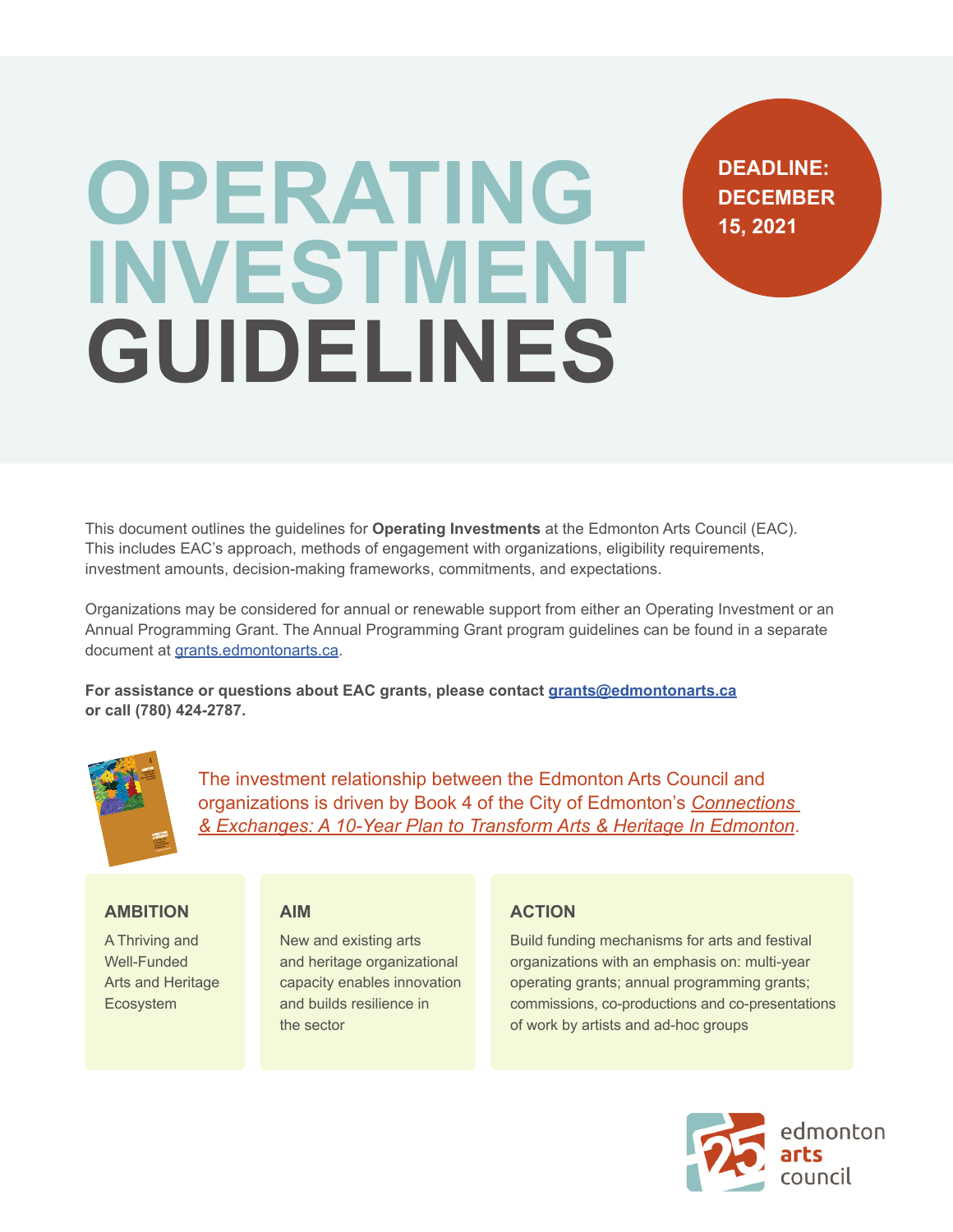# **SECTION 1 APPROACH**

# **OPERATING APPROACH**

Operating Investments help organizations fulfill their arts and festival mandates, and assist with costs related to the activities of non-profit organizations in pursuit of their mandates and objectives, including general administration and governance. By supporting the capacity of organizations with arts and festival mandates, we invest in the innovation and resilience of the arts and festival ecology as a whole.

Investments by the Edmonton Arts Council are guided by an understanding of the organization's place in the arts ecosystem, its strengths and challenges, and the impact of its work on artists, artforms, audiences, and communities. Our understanding of arts and festival organizations comes from engagement and relationships, rather than any one application, evaluation, or any other stand-alone information gathering process.

# **PROGRAM STRUCTURE**

Annual Operating Investments have a degree of flexibility. Investment levels may change based on yearly renewal, review and decision cycles. This allows the EAC to respond to growth and other organizational changes in a timely manner.

Multi-Year Operating Investments are based on longerterm commitments in support of financial and artistic planning for organizations with stable operating models.

- Payments follow a series of engagement and reporting expectations.
- Investment levels will be committed for a period of up to three years.
- Changes in investment levels normally only occur between commitments.

The EAC is committed to connection and a wide range of regular engagements with organizations, regardless of the length of funding commitment.

The Edmonton Arts Council follows the City of Edmonton fiscal calendar. All programs and cycles correspond to the calendar year: January 1 to December 31.

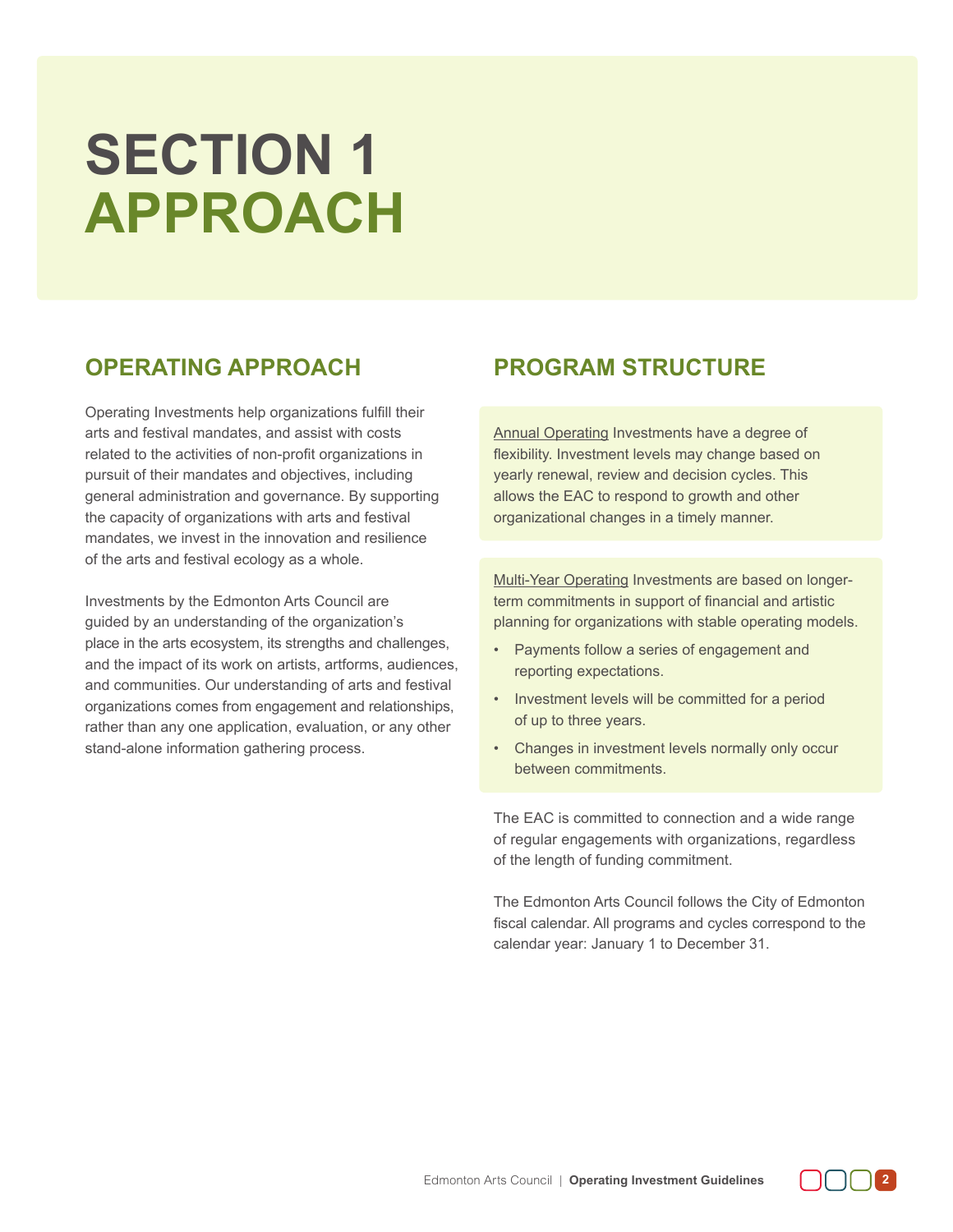# **METHODS OF ENGAGEMENT**

Operating Investments are based in ongoing relationships and engagement, which builds shared understanding.

To inform a complete understanding of arts and festival organizations, the Edmonton Arts Council engages with the organization, gathers information and assessments about the impact of the work being performed or delivered, and considers the capacities of the organizations relative to their position in the community. Relationships are renewed and kept current through information sharing, reporting and engagement at regular intervals in multiple formats.

Engagement helps the EAC and the community to connect, develop, share, and otherwise build capacity and resilience in the sector. The EAC is committed to being present in the community, through attendance at events, exhibitions, and performances, to celebrate and engage in the work of arts and festival organizations.

Methods of engagement the EAC may use include:

- Peer assessment and advice from artists, arts and cultural workers, and other community members with the skills, knowledge and abilities to provide evaluation and context.
- External evaluation and review of artwork, programming, facilities, finances, artistic and/or business processes.
- Formal discussions between organizations and the EAC.
- Community engagement and discussion sessions facilitated by the EAC.
- Analysis of statistical and financial information.
- Surveys, interviews, case studies and other work done by the EAC's research team to gather qualitative information.

Engagement methods will reflect the organization, its work, and its impact according to the criteria outlined below.

### **CRITERIA**

Criteria that guide the understanding of organizations are broken into two categories. Detailed criteria can be found in the process section of this document (page 5).

#### **1) Impact of Activities and Work**

Organizations that have similar objectives and do similar work will be considered using similar criteria. Relevant criteria will be based on the objectives and activity of the organization. Not all criteria are equally applicable to every organization. The four areas of impact are:

Impact on Artists and Practitioners Impact on the Art Form Impact on Audiences Impact on Communities

The intent is to understand the cumulative impact of an organization's activities and work, which in turn will inform the relationship with the EAC.

#### **2) Organizational Effectiveness**

Effectiveness means the organization's capacity to pursue its objectives and manage itself. Effectiveness is relative to the size, scope and scale of the organization.

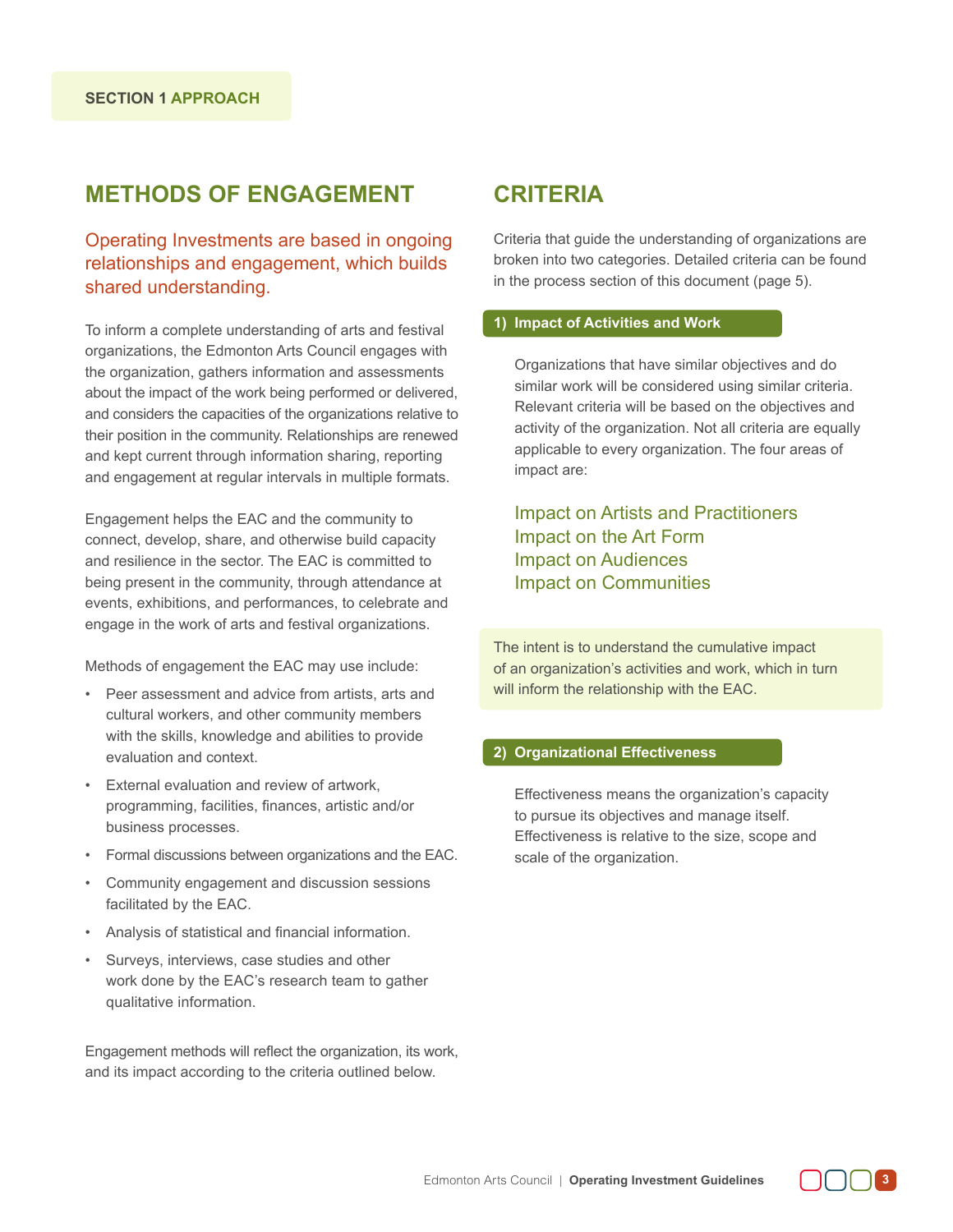# **FRAMEWORK AND PRIORITIES**

Principles that were the foundation of the *[Connections &](https://www.edmontonarts.ca/static_media/pdfs/files/eac_misc/C+E/Connections%20and%20Exchanges%20Final.pdf)  [Exchanges](https://www.edmontonarts.ca/static_media/pdfs/files/eac_misc/C+E/Connections%20and%20Exchanges%20Final.pdf)* plan provide the framework for the Edmonton Arts Council's investments in the community:

- Inclusivity that reflects the diverse values of the communities in Edmonton;
- Leadership, excellence and innovation in the arts and heritage communities;
- A collective civic responsibility for arts and heritage;
- Strengthened economic security for arts and heritage;
- Indigenous peoples have agency in their journeys of revitalizing and participating in traditional, contemporary, and future manifestations of their culture.

Operating Investments will also be guided by:

- The EAC's understanding of the organization's role in the community and contribution to the arts and festival ecology.
- The impact of the organization's work, based on the relevant assessment criteria.
- Strategic investment priorities set by the EAC in pursuit of the relevant Aims from *[Connections &](https://www.edmontonarts.ca/static_media/pdfs/files/eac_misc/C+E/Connections%20and%20Exchanges%20Final.pdf)  [Exchanges](https://www.edmontonarts.ca/static_media/pdfs/files/eac_misc/C+E/Connections%20and%20Exchanges%20Final.pdf)*.
- Historical data about the organization and its previous funding from the EAC.

### **DECISION MAKING**

Input and advice of peer assessors and/or outside experts is the primary source of information about the organization's work and impact.

EAC staff will summarize all the information available when presenting draft investment outcomes to the EAC Board.

Outcomes will be subject to the active review and approval of the EAC's Board through its various committees.

In some cases, as outlined in [City of Edmonton policy](https://www.edmonton.ca/sites/default/files/public-files/documents/c211h.pdf)  [C211H \(2017\)](https://www.edmonton.ca/sites/default/files/public-files/documents/c211h.pdf), investments will be subject to City Council ratification.

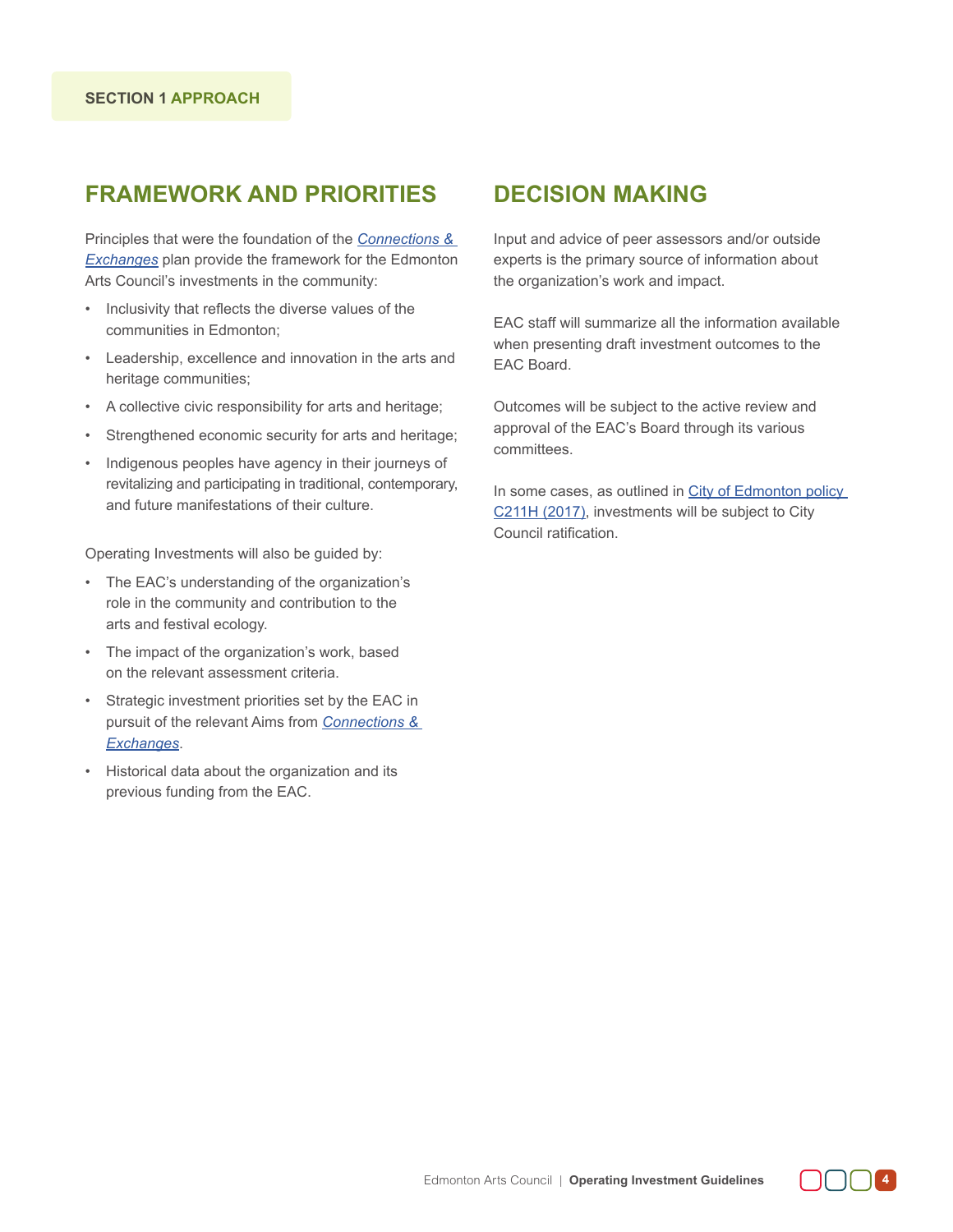# **SECTION 2 PROCESS**

# **GENERAL ELIGIBILITY REQUIREMENTS**

To be eligible to request and receive Operating Investments of any duration, an applicant must:

- Be a registered, non-profit organization that has arts and/or festival mandates and objectives.
	- Mandates can relate to artistic creation, production, presentation, the support of sectors or artistic disciplines in the Edmonton arts community, promote active participation in art making, and/or other objectives and actions that enable innovation and build resilience in the arts and festival sector.
- Have a significant portion of its activities occurring within the City of Edmonton for the benefit of Edmontonians.
- Have a record of activity that shows ongoing pursuit of arts and festival mandates.
- Conduct their activities on a regular, recurring basis.
- Maintain their organizational profile in the [EAC online portal](http://eac.smartsimple.ca).

#### Operating Investments will **not** be considered for organizations:

- Funded through other City of Edmonton operating programs (or their equivalents).
- Focused on education, religious outcomes, competitions, demonstrations, street markets, capital construction development, or fundraising.
- In arrears with the City of Edmonton.
- With overdue Edmonton Arts Council reports.
- Before one full year of activity and operations are complete.

Organizations ineligible for Operating Investment may be eligible for other EAC programs such as projects or programming grants.

# **REGISTRATION**

Organizations receiving or seeking Operating funding must register in the Edmonton Arts Council online portal (**[eac.smartsimple.ca](http://eac.smartsimple.ca)**). Registration is a required step that gathers formal information, including basic categorization of mandates and activities.

Registration does not guarantee support from the EAC.

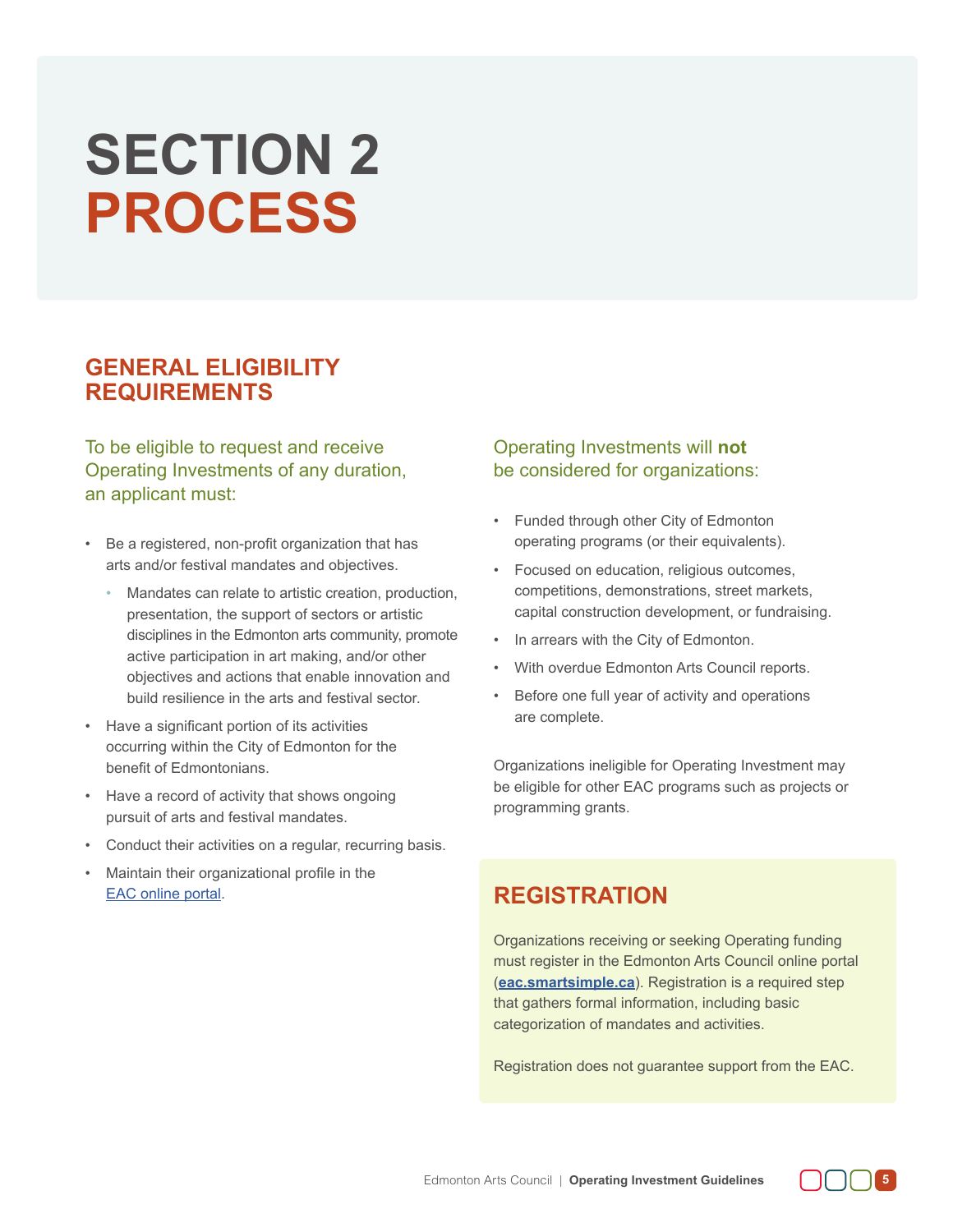# **OPERATING INVESTMENT PROCESS**

The Operating Investment process is managed through information exchanged through the EAC's online portal (**[eac.smartsimple.ca](http://eac.smartsimple.ca)**). For any technical support needs, contact the EAC by emailing support@edmontonarts.ca or by phone 780-424-2787.

Annual operating processes will have a deadline for submission that will be open to organizations registered in the EAC's online portal.

Multi-year operating processes will follow engagement, discussion, and shared agreement between the organization and the EAC.

**Deadlines will be publicized at least 60 days in advance and materials must be submitted no later than 11:59 pm on the deadline date.** 

In keeping with commitments in *[Connections &](https://www.edmontonarts.ca/static_media/pdfs/files/eac_misc/C+E/Connections%20and%20Exchanges%20Final.pdf)  [Exchanges](https://www.edmontonarts.ca/static_media/pdfs/files/eac_misc/C+E/Connections%20and%20Exchanges%20Final.pdf)*, the information requested will be only that which is most impactful and important.

# **USE OF INFORMATION**

Information is gathered in the online portal to guide the EAC towards methods of engagement and information sharing based on the relevant criteria. It contributes to:

- An understanding of the organization, and its role within the ecosystem.
- An understanding of the community at large.
- Measurement of statistical and financial impact.
- Assessments and evaluations.

The Edmonton Arts Council may use all the information available about any one organization and the ecosystem to guide internal decision-making such as investments and other services.

This may include sharing information to coordinate programs with other funding bodies, to assist with research, reporting, program evaluation, or to provide networking and economic opportunities for the intended benefit of the organization and community.

When research is published, individually identifiable or protected data not otherwise publicly available will be anonymized or aggregated.

# **WRITTEN INFORMATION**

Written information will be entered directly in the online system, with word limits to encourage brevity and clarity. Written information is not the primary basis for assessment.

Organizations seeking or reporting on Operating Investment will provide information about:

- The organization's goals and activities.
- The people who lead the organization's work.
- How the organization defines success and reviews its own work.
- The organization's structure.
- The organization's approach to equity and Indigenous participation (if any).
- A list of key dates for the coming calendar year.

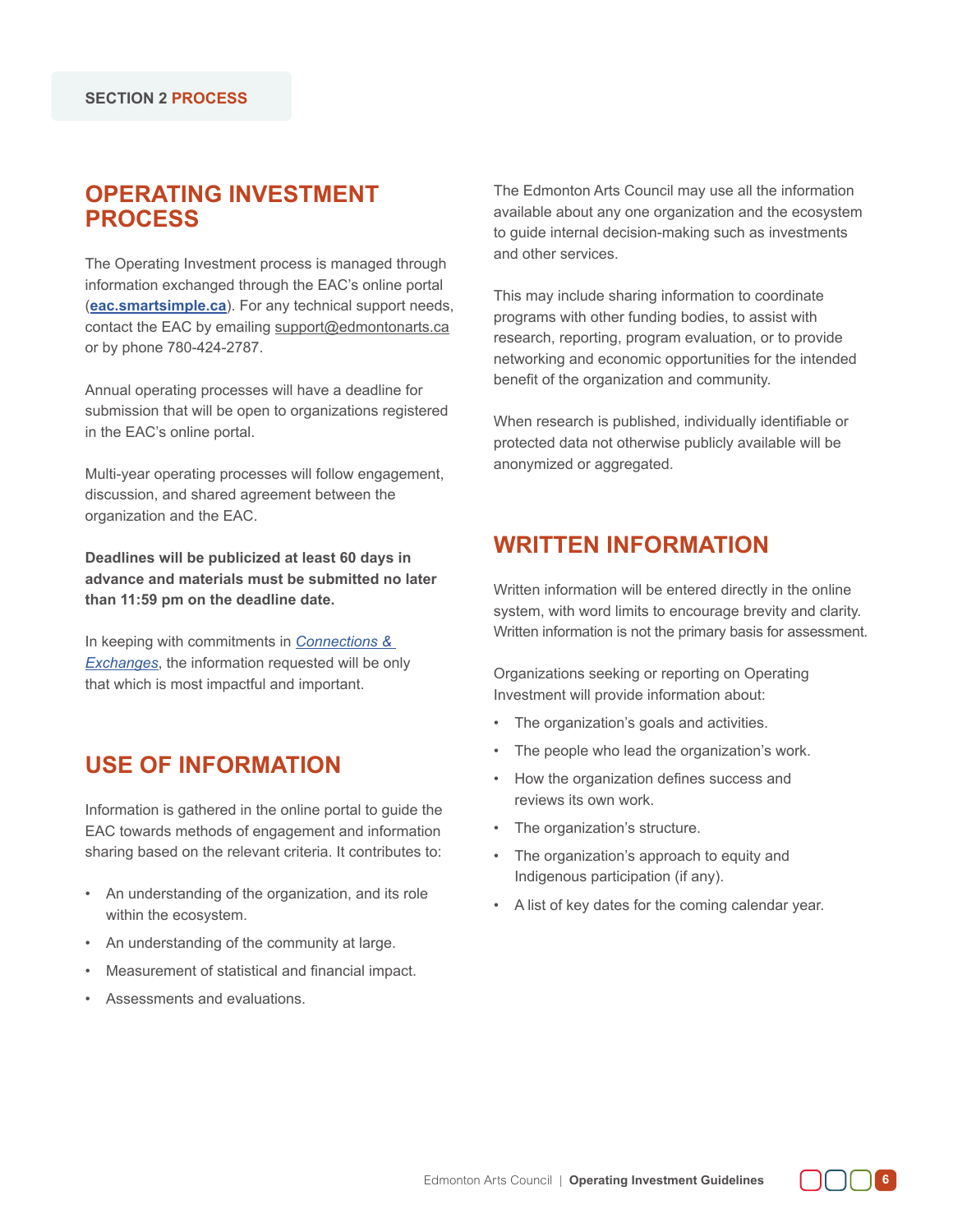# **FINANCIAL AND STATISTICAL INFORMATION**

All organizations seeking and receiving Operating Investment will provide specific financial and statistical data.

Larger or more complex organizations may be required to use the CADAC (Canadian Arts Database/Données sur les arts au Canada) system, which shares information amongst multiple funders including the EAC.

Those that do not use CADAC will use the parallel financial and statistical template found in the online portal. A sample template can be found **[here](https://grants.edmontonarts.ca/static_media/pdfs/grantapps/Financials&StatisticalForms2022-ProgrammingGrant1.pdf)**.

If annual financial documentation or statistical information is not complete, it may delay or interrupt any funding relationship with the Edmonton Arts Council.

# **INVESTMENT AMOUNTS**

In keeping with [City of Edmonton policy C211H \(2017\)](https://www.edmonton.ca/sites/default/files/public-files/documents/c211h.pdf), organizations will not normally receive an operating grant that represents more than 25% of their expenditures from the prior year. This does not suggest that 25% is a target amount. Due to disruptions in activity caused by the pandemic, for applicants who have received grants from the EAC in the past, their most recent funding history will help establish funding levels for 2022.

# **DETAILED ACTIVITIES AND WORK CRITERIA**

Criteria that guide the understanding of organizations are broken into two categories – Impact of Activities and Work, and Organizational Effectiveness.

#### **Impact on Artists:** Targeted impact on the specific creators and the arts professionals who are doing the work.

- Relevant for organizations that create/produce and present artwork, in terms of the quality of the support and engagement with the individual creators, and by extension the resulting quality of that artwork.
- Relevant for organizations that provide supports and services, in terms of the quality of programming and services, and the reach of that programming to Edmonton artists and/or arts and cultural workers.
- May also be relevant and measured in terms of the fair remuneration of artists and cultural workers.

**Impact on the Artform:** Broad impact in terms of contribution to, and development of the artistic discipline.

- Relevant for organizations that create/produce and present artwork, in terms of the quality of the artwork, its merit and influence on the community of practitioners locally, nationally, or internationally.
- Relevant for organizations that provide supports and services, in terms of the support, promotion or advancement of a broad artform, sector or community of practice.
- Relevant for organizations that manage facilities in terms of the accessibility, availability, and capacity of the facility.
- May also be relevant in terms of an historical body of work and its influence and contribution to an artistic discipline or community of practice.

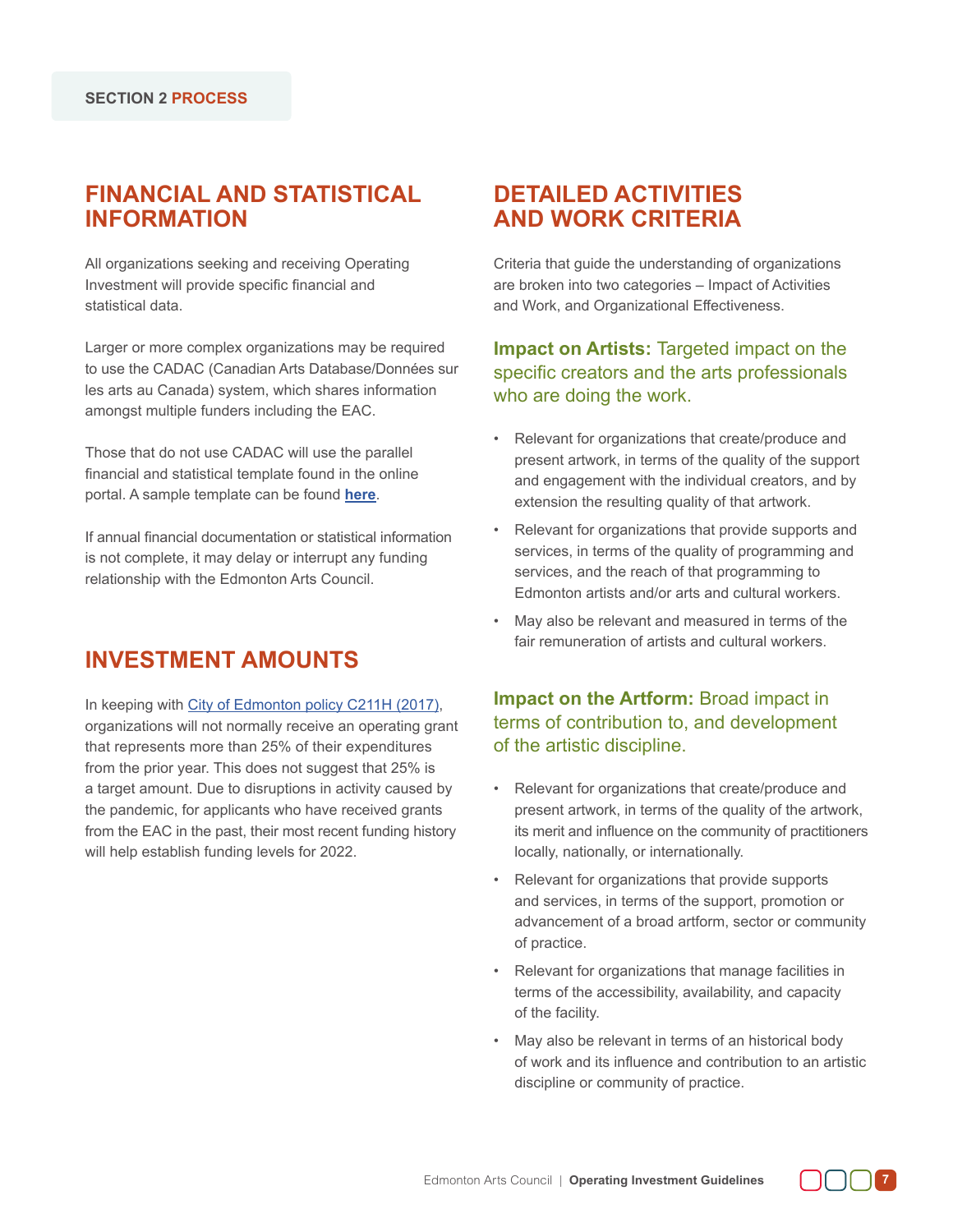**Impact on Audience(s):** Targeted impact in terms of the specific audiences that attend or otherwise engage with presentation of artistic work and/or attend a festival

- Relevant for organizations that present work in terms of quality of work presented, and quality of dissemination methods.
- Relevant to organizations that seek to gather and develop audiences, in terms of the communication with both known and potential audiences through publicity, promotion, personal contact, technology, and other dissemination, engagement and marketing strategies.
- May be relevant for organizations that work to expand, or otherwise develop the public's connection, appreciation, and understanding of art in any form.
- May be relevant for organizations that manage facilities in terms of the accessibility, availability, and capacity of the facility.
- May also be relevant and measured in terms of the volume of audience that attends or otherwise engages in the presentation work of an organization.

**Impact on Community(ies):** Broad impact in terms of the organization's relationship with and influence on the stakeholders they work with, the people they engage with, and society as a whole.

• Relevant for organizations that enable active participation in art practice, arts education, or engage in community arts practices, in terms of the quality of the programming, artwork, and/or production process.

- Relevant for organizations that work to expand, connect, or otherwise advocate on behalf of specific communities in terms of their engagement of those communities in supporting arts practice, participation and contribution to art.
- May be relevant for organizations that manage facilities in terms of the accessibility, availability and capacity of the facility.
- Community can be defined geographically, by demographics, heritage and cultural factors, or shared interests including the participation in art practice. Communities can be small, large, local, national or international.

# **ORGANIZATIONAL EFFECTIVENESS CRITERIA**

#### **Governance / Management Capacity** consistent with the size and scale of the organization and its goals.

This includes:

- Clarity of the mandate and objectives of the organization.
- Board policy, planning, and decision-making processes.
- Qualifications and skills of staff.
- Recruitment and retention of volunteers.
- Equity, diversity and inclusion policies and practices.